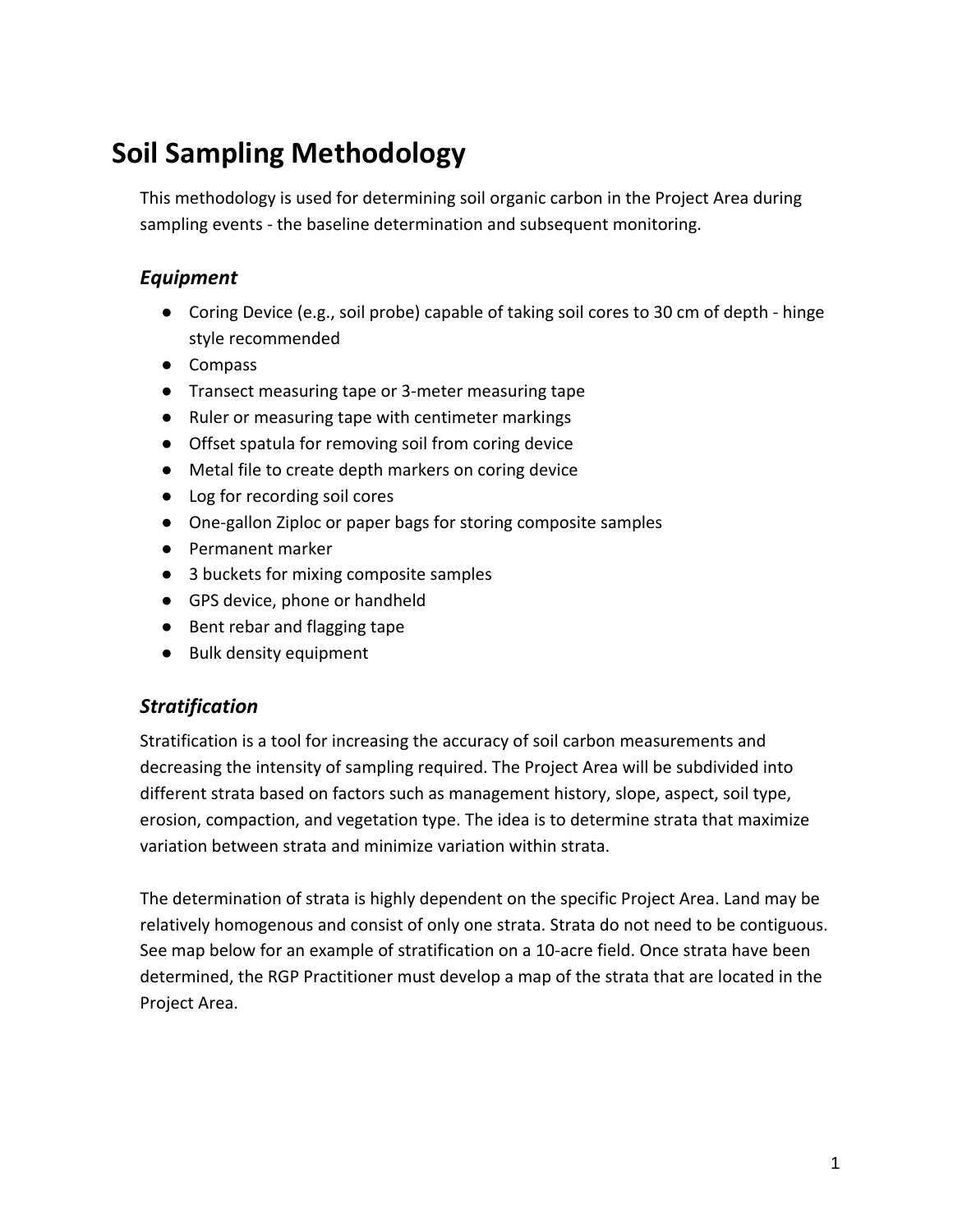

| <b>Strata Number</b> | Acreage | <b>Description</b>                                                                                                                         |
|----------------------|---------|--------------------------------------------------------------------------------------------------------------------------------------------|
|                      | 4       | Western aspect with 1 to 4-degree slope, primarily soil type<br>Wedowee sandy loam, main drainage pathway - wetter                         |
|                      | 3       | Central portion of land, soil type Wedowee sandy loam,<br>drier                                                                            |
| 3                    | 3       | Eastern aspect with 1 to 3-degree slope, primarily soil type<br>Wedowee sandy loam, bordering pine forest and increased<br>acidity of soil |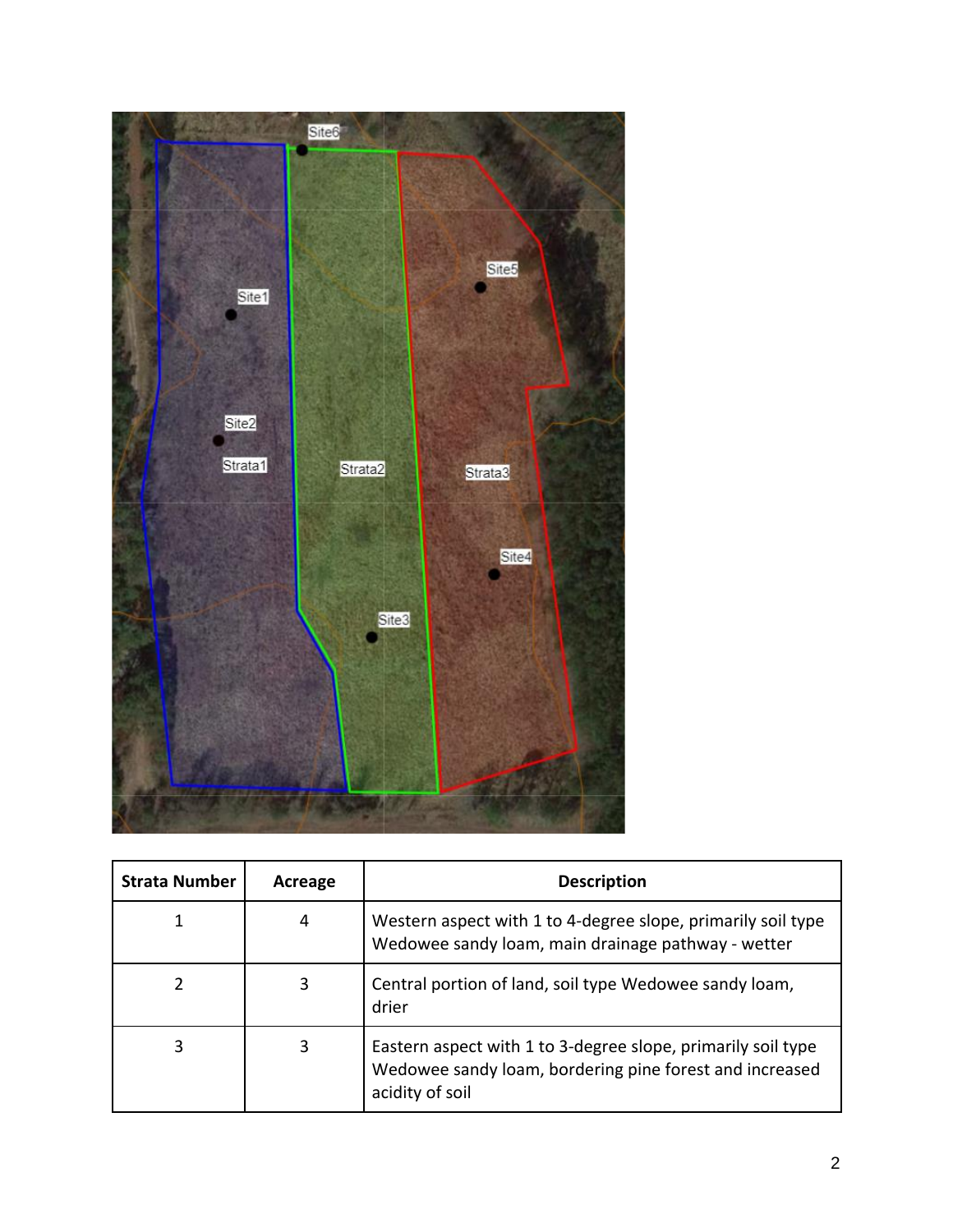# *Sampling Intensity: Number of Sampling Sites per Strata*

This methodology sets a lower bound on the number of sampling sites in order to minimize the risk that the change in SOC is due to spatial variation rather than management practices. In each strata there must be at least three sampling sites established. If any one strata accounts for more than 50% of the Project Area, then that strata must have at least five sampling sites.

## *Sampling*

## **Determining Sampling Location and Season**

Once the strata and sampling intensity have been determined, the RGP Practitioner must establish sampling sites. Sites should be representative of the strata. RGP Practitioners should avoid sampling in irregular locations such as low points, areas near fences, or areas subject to increased compaction. Sampling at each site will cover a 3-meter radius from the central sampling point and the entire area must be contained within a strata. Future sampling events should occur at roughly the same time of year to ensure comparability. The ideal time of year for soil sampling can vary by soil type, but sampling during the summer or winter can be difficult due to very dry or frozen soil.

#### **Establishing Central Sampling Point**

The sampling sites determined in the baseline will be revisited during monitoring, so the locations of each site need to be recorded. The preferred method is to drive a length of bent rebar into the ground, mark with flagging tape, and record the GPS coordinates to facilitate relocating the point. In areas where this method is not possible, the GPS coordinates of the central point must be recorded and the RGP Practitioner must take detailed notes of nearby landmarks, measuring distance from landmarks when possible to facilitate relocation of the central sampling point. Name each central point and label on the map.

#### **Sampling Plan**

At each sampling site, the RGP Practitioner will take 6 cores. Multiple cores reduce the chance that the SOC measurement is due to an irregularity in the soil. From the central sampling point, use a compass to determine magnetic north. The baseline cores will be taken one meter north and south of the central point, 2 meters northeast and southwest, and three meters east and west as represented in the image below. This method will allow for subsequent sampling to occur without resampling the same locations disturbed by the baseline coring.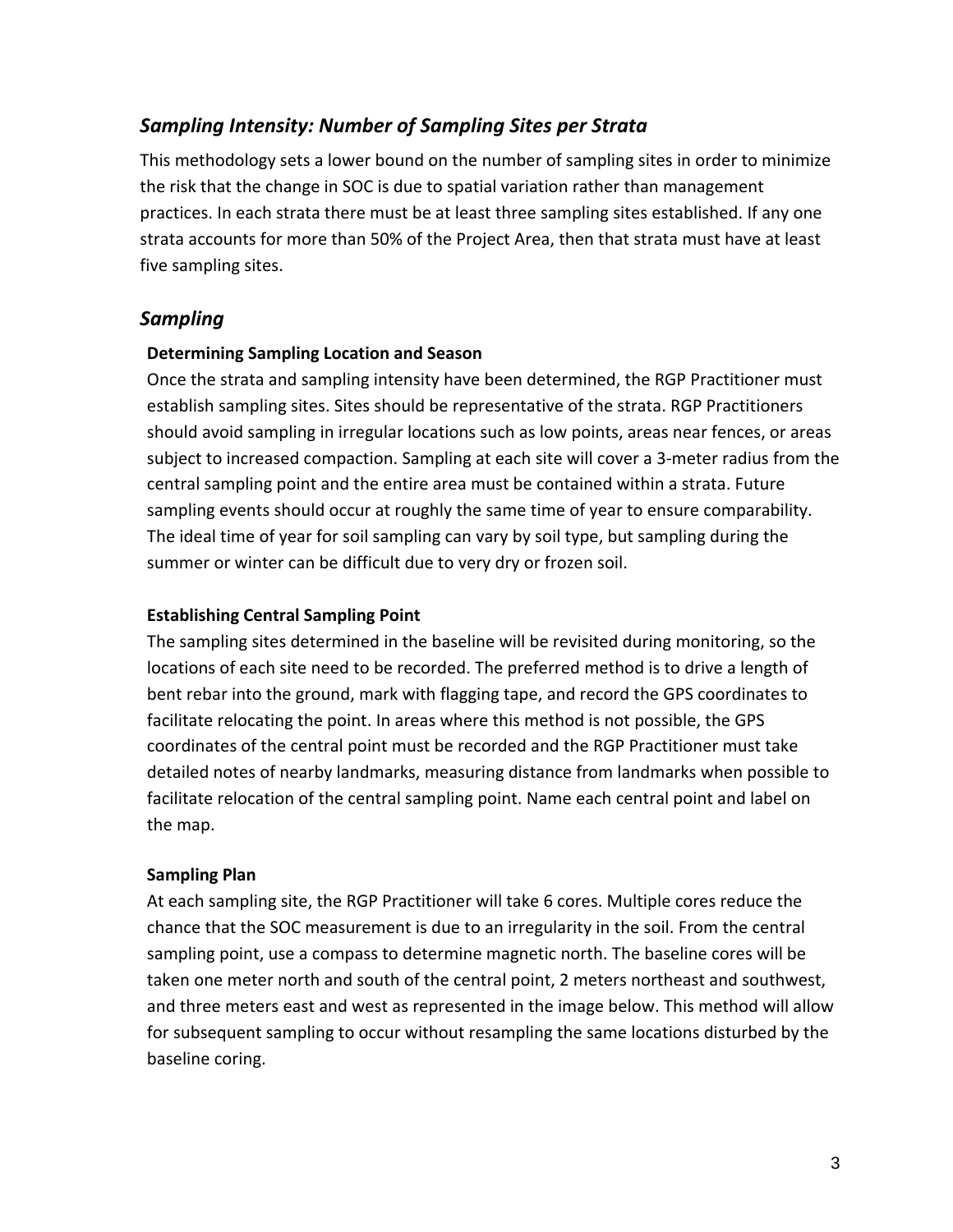

## **Preparing a Log**

Prepare a log before going into the field and note the following for each core:

- Core name (will correspond to the name given to the central sampling point and the appropriate cardinal direction, i.e. A-Northwest)
- Date of core
- Strata
- Nominated sampling depth
- Actual sampling depth
- GPS coordinates of central point
- Notes
	- If taking a bulk density sample, note the diameter of the sampling device.
	- Note reasons for any disparities between actual sampling depth and nominated sampling depth.

## **Taking Samples**

To reduce lab analysis costs, this methodology relies on composite sampling. Subcores from the 6 cores will be aggregated based on soil depth; ultimately each sampling site will yield 3 composite samples.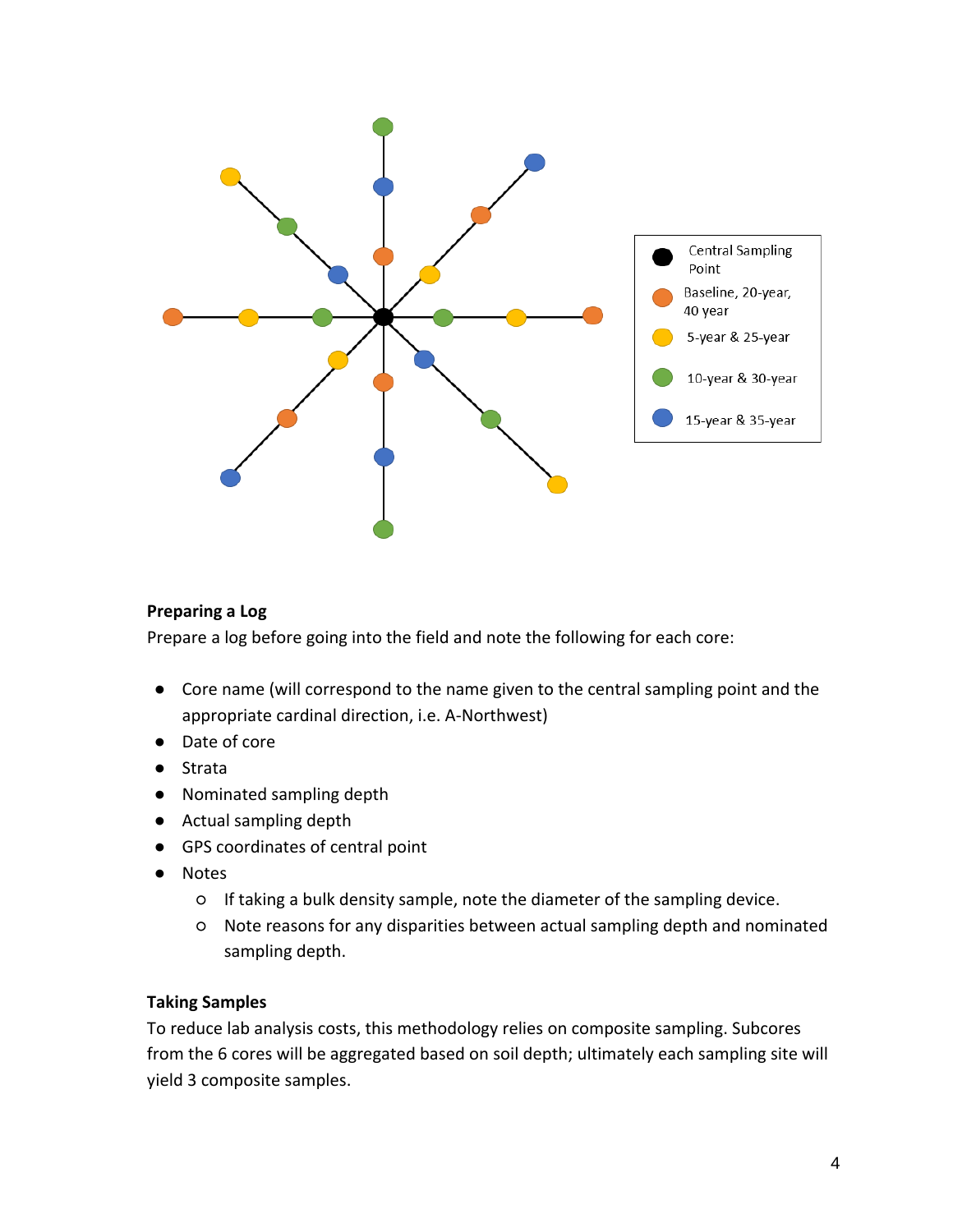Clear away any grass, pats, or debris to get to the topsoil level. Carefully sink the coring device (e.g., soil probe) into the ground and pull up the core. If the full 30 cm cannot be extracted, attempt to resample in the immediate vicinity of the first location. If the soil cannot be adequately sampled due to bedrock, hard pan, or soil composition, you can choose another central sampling point or log the actual sampling depth that you were able to reach.

Divide the core into three subcores based on the nominated sampling depth - from 0-7.5 cm, from 7.5-15 cm, and from 15-30 cm. Using a metal file to mark these depths on the probe can speed the process of determining where to divide core into subcores. The offset spatula is a useful tool for dividing the core into subcores and removing subcores from the coring device. Discard any soil beyond 30 cm.



Place each subcores into a different container labelled with the appropriate depth range.

Repeat for the remaining 5 cores, until you have 6 subcores in each container. Then bag the contents of each container in a 1-gallon Ziploc bag and label with date, central sampling point name, and nominated sampling depth. Each sampling site will result in three composite samples, one for each depth range. Log each core taken to capture any differences between the actual sampling depth and nominated sampling depth. Repeat this process at each sampling site.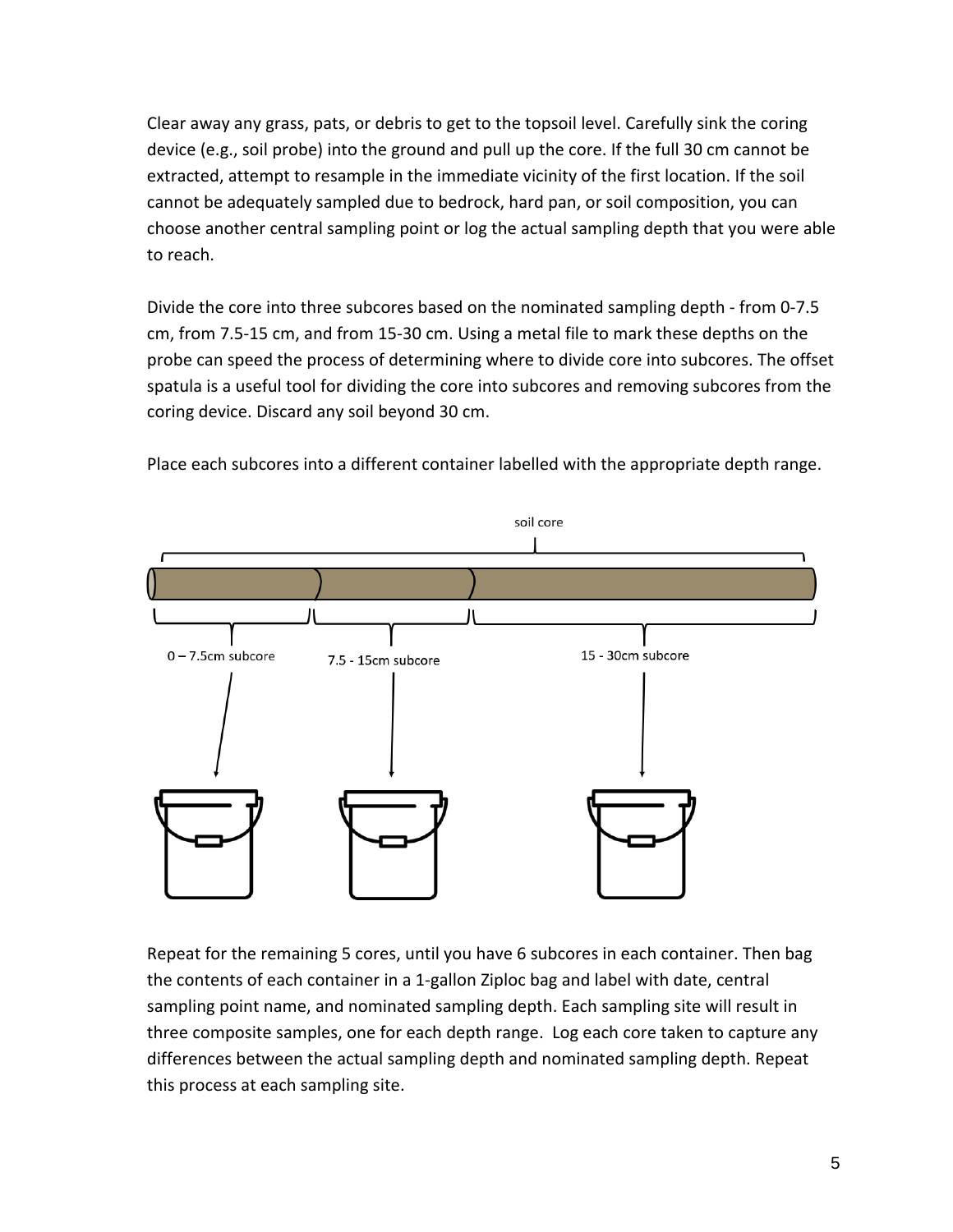## **Taking Bulk Density**

Bulk density is the dry weight per unit of volume of undisturbed soil. The soil cores determine the mass of carbon per mass of soil, but it is not well suited for measuring the volume of soil, because probes compact the soil, disturbing the measurement. Bulk density allows you to extrapolate the SOC measurements from the core samples to calculate the SOC measurements for the Project Area.

This methodology recognizes the validity of several different ways of taking bulk density samples. Cores for bulk density must be at least 5 cm in diameter but can be obtained in a variety of ways. Bulk density sampling kits are available for purchase, sharpened pipes can be hammered into the soil, or custom probes can be machined for this purpose. Resources for taking bulk density are listed at the end of this appendix.

During each sampling event, one bulk density sample must be taken for each strata. Bulk density should be sampled within a 3-meter radius of one of the central sampling points in each strata. The bulk density sample should not be taken in a location that will interfere with the cores that will be taken in future sampling events, as described in the Sampling Plan. Bulk density samples must be taken for nominated sampling depths of 0-7.5cm, 7.5- 15cm, and 15-30cm. If the soil cannot be adequately sampled due to bedrock, hard pan, or soil composition, you can choose another central sampling point or log the actual sampling depth that you were able to reach. Each sample must be bagged separately and labeled with the central sampling point and the nominated depth. Log each sample, noting the diameter of the sampling device.

# *Lab Analysis*

Samples measuring SOC and bulk density must be analyzed by a lab. Many land grant universities will prepare the samples and perform the required tests at a reasonable price. See the resource section for more information about labs in the Southeastern US. Labs may have different requirements for receiving samples. The RGP Practitioner should contact the lab before taking samples to get specific instructions for drying or packaging samples. Generally, the RGP Practitioner should air-dry soil as soon as possible.

This methodology recommends analyzing SOC using a dry combustion test, reporting the mass of carbon per the mass of soil. Labs will also measure the mass of the bulk density samples.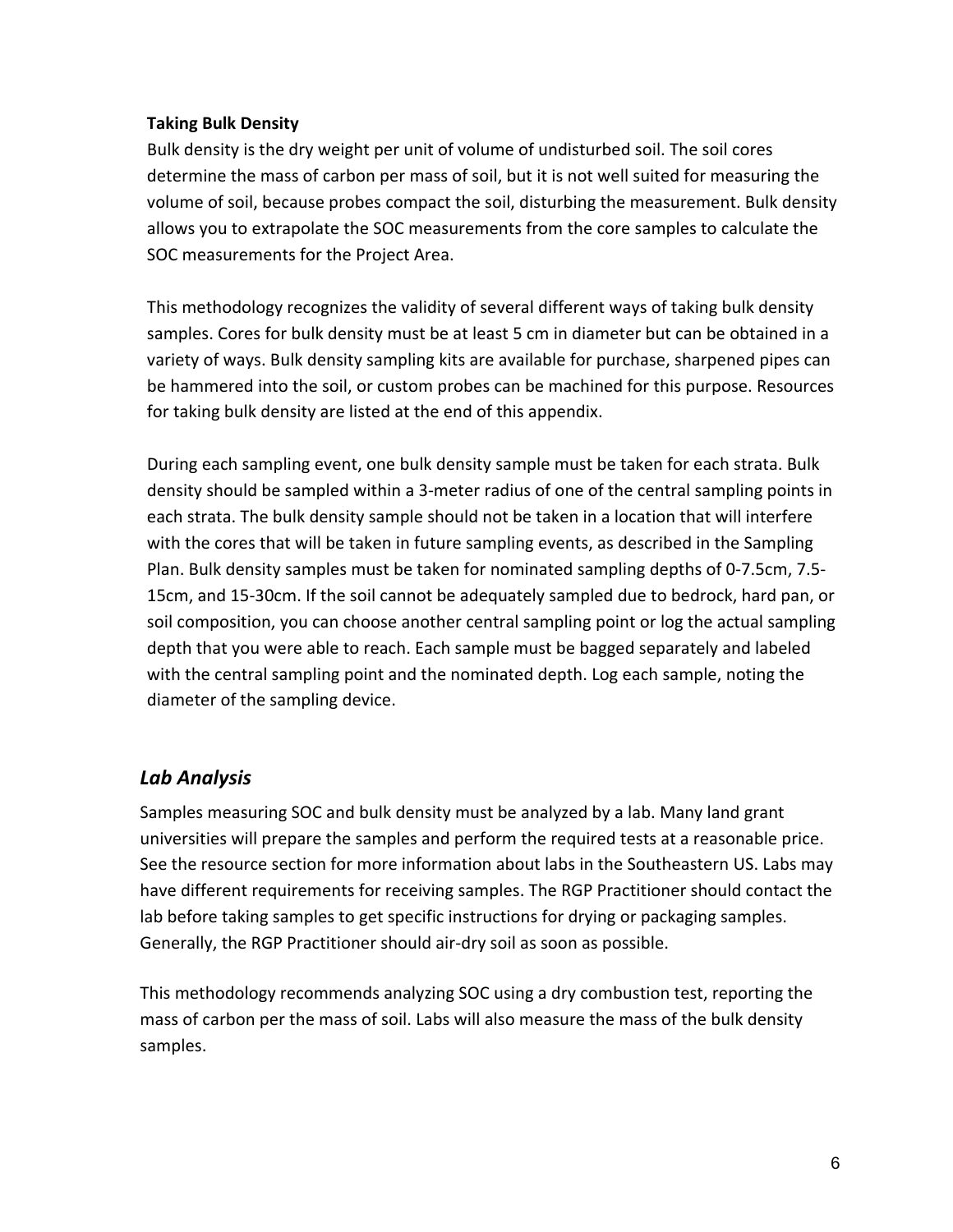# *Documentation*

An electronic file must be made available which identifies the Project Area, strata, and central sampling locations. The bounds of strata within the Project Area must be recorded using a GPS cellular application (e.g., GPX Tracker for iPhone or Android) or a GPS device. The recorded strata must be included in the electronic file containing the boundaries of the Project Area.

# *Flexibility Mechanisms*

## **Changes to Strata**

This methodology allows for changes to the strata between sampling events due to changes in land management or sampling data showing negligible variation between strata. If a strata established in a previous sampling event becomes subdivided and subject to different land management practices which could lead to different levels of SOC accumulation, then new strata and sampling sites must be established in accordance with the required sampling intensity.



Multiple strata established in a previous sampling event may also be combined in later sampling events if there is negligible variation between the strata. This mechanism is meant to encourage more intensive sampling in baseline measurements, ensuring a more accurate accounting of initial variability within the pasture. Based on the bulk density and SOC measurements, the RGP Practitioner may document a case for combining multiple strata into one for future sampling events. The RGP Developer will ultimately decide if